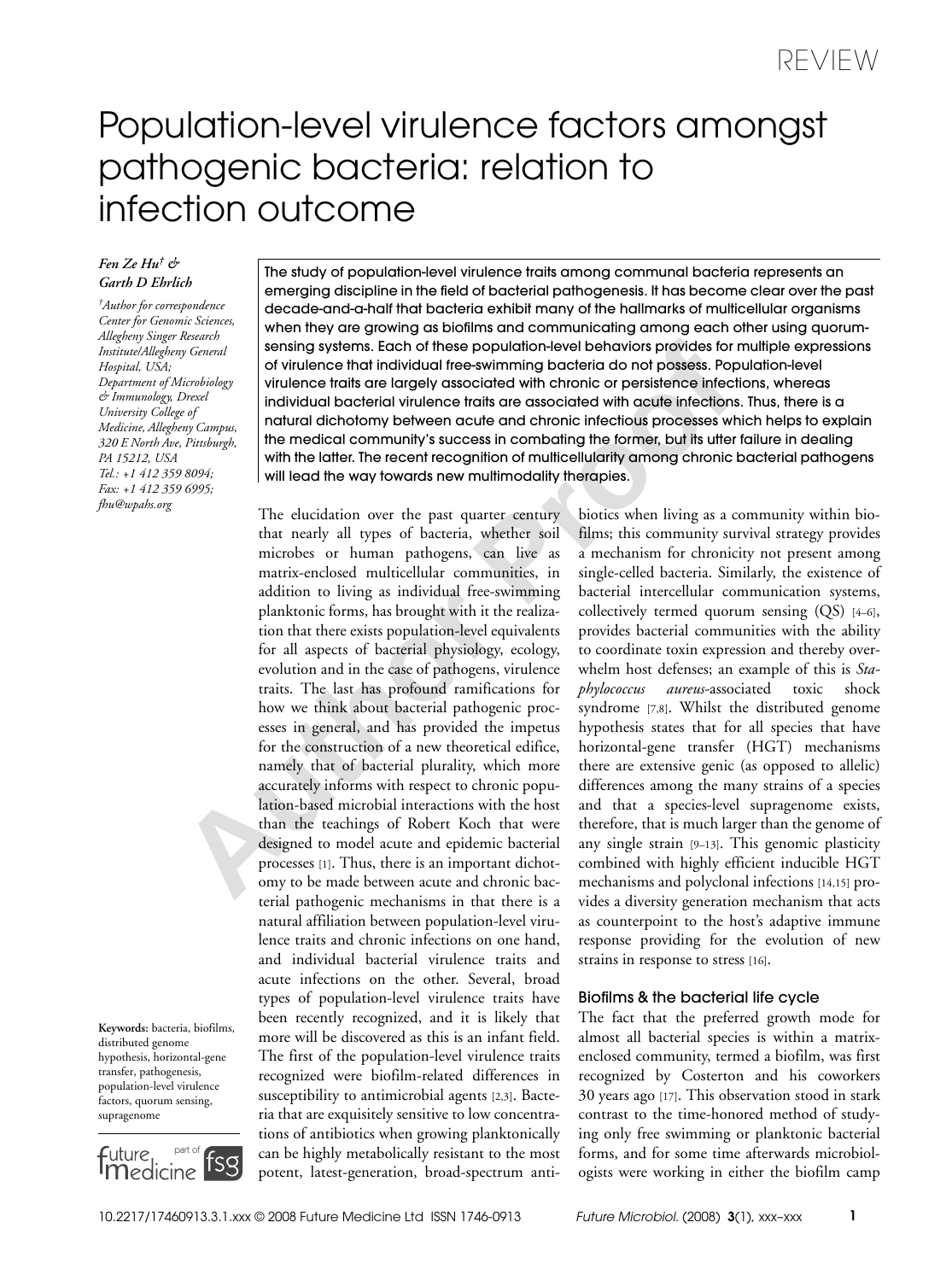or planktonic camp. The medical community was particularly slow to adopt the biofilm paradigm owing to the teachings of Robert Koch, who had emphasized the importance of pure clonal culture in his eponymous postulates. Yet, van Leeuwenhoek, the first modern microbiologist, in his descriptions of the microbial world clearly observed what we would recognize as biofilms today. Careful morphological and physiological examinations spurred by the development of modern molecular imaging and molecular diagnostic techniques have revealed that many conditions, which were previously viewed as chronic inflammatory conditions, have revealed their true characters to be indolent bacterial biofilm infections. These include:

- Osteomyelitis [18,19]
- Gall bladder disease [20,21]
- Prostatitis [22]
- Otitis media with effusion, recurrent otitis media and otorrhea [2,23–25]
- Chronic rhinosinusitis [26,27]
- Cholesteatoma [28]
- Tonsillitis [29]
- Adenoiditis [30]
- Diabetic foot ulcers [31]
- Periodontitis [32-38]

Biofilms also represent the overwhelming bacterial phenotype associated with infections of implantable medical devices and indwelling catheters. These foreign body infections are nearly impossible to eradicate without removal of the device and have become the bain of many permanent and long-term interventional strategies, including arthoplasties, central lines, urinary catheriterizations, pace makers, defibrillators, ventricular-peritoneal shunts and dialysis ports (reviewed in [39]). Biofilms can be composed of a single species, however, in many environments biofilms comprise polymicrobial communities [40] with the waste of one organism being the foodstuff for another. More recently it has been realized that the biofilm (planktonic dichotomy) is in itself an oversimplification of what is in reality a complex bacterial life cycle that includes: reversible attachment; irreversible attachment, growth, effacement, stalk and tower formation; maturation, seething; and finally dispersal of planktonic cells that are free to begin the process all over again [41,42].

The bacterially-elaborated matrix associated with the final, irreversible attachment of a bacterial cell to a surface, is composed of multiple extracellular polymeric substances (EPS)

diagnosis techniques have revealed that many its physical properties in response the diagnosis conditions, which were previously viewed as into an integrated their true characters to be indelent bacterial bio-<br> **Authin a** including exopolysaccarides, DNA, proteins and lipids, and provides a protective physical barrier for the bacteria within. The cooperative creation of the matrix on host tissues or implantable devices by a community of bacteria is a population-level virulence trait as it provides for a community of bacteria that are collectively more difficult for the host to eradicate than individual free-swimming or attached bacteria. Once initiated, a biofilm acts like a dynamic living organism that can grow, change its physical properties in response to its environment and incorporate other pathogenic species into an integrated polymicrobial community. The biofilm provides an encasement for thousands to millions of bacteria within a single structure and provides the population of interacting organisms with an exoskeleton for shape and structure – hallmarks of higher multicellular organisms. Extending the skeletal metaphor, the biofilm matrix also plays important roles in signaling control and nutrient availablity, much as eukaryotic skeletal elements do. Recent rheological studies by Stoodley *et al.* have demonstrated that the hydrated EPS matrix is highly viscoelastic and can be rapidly remodeled in response to changes in shear stress and other environmental stressors [43–47]. Thus, in this regard it displays similar qualities to endochondral bone in that the strength of the extracellular matrix is modifiable by the cellular component in accordance with the external load. The viscoelastic properties of the EPS are highly similar to that of DNA (it is the viscoelastic properties of DNA that provide the basis for high-resolution pulsefield gel electrophoresis) and studies by Whitchurch *et al.* [48] of the *Pseudomonas aeruginosa* EPS matrix revealed that DNA was, in fact, one of the major constituents.

More recently it has also been demonstrated that the matrix of *Haemophilus influenzae* is also largely composed of very long strands of DNA [49], and our laboratory has demonstrated that a mature pneumococcal biofilm can be completely disrupted by treatment with DNAse I **(Figure 1)**. These observations help to explain the efficacy of pulmozyme (recombinant human DNAse I) treatment in the cystic fibrosis (CF) lung [50,51]. Previously, it was thought that the DNA in the CF lung originated largely from lysed neutrophils and other host cells, but the realization that biofilm bacteria are elaborating high-molecular-weight DNA into the matrix as part of their normal physiology makes it likely that the pul-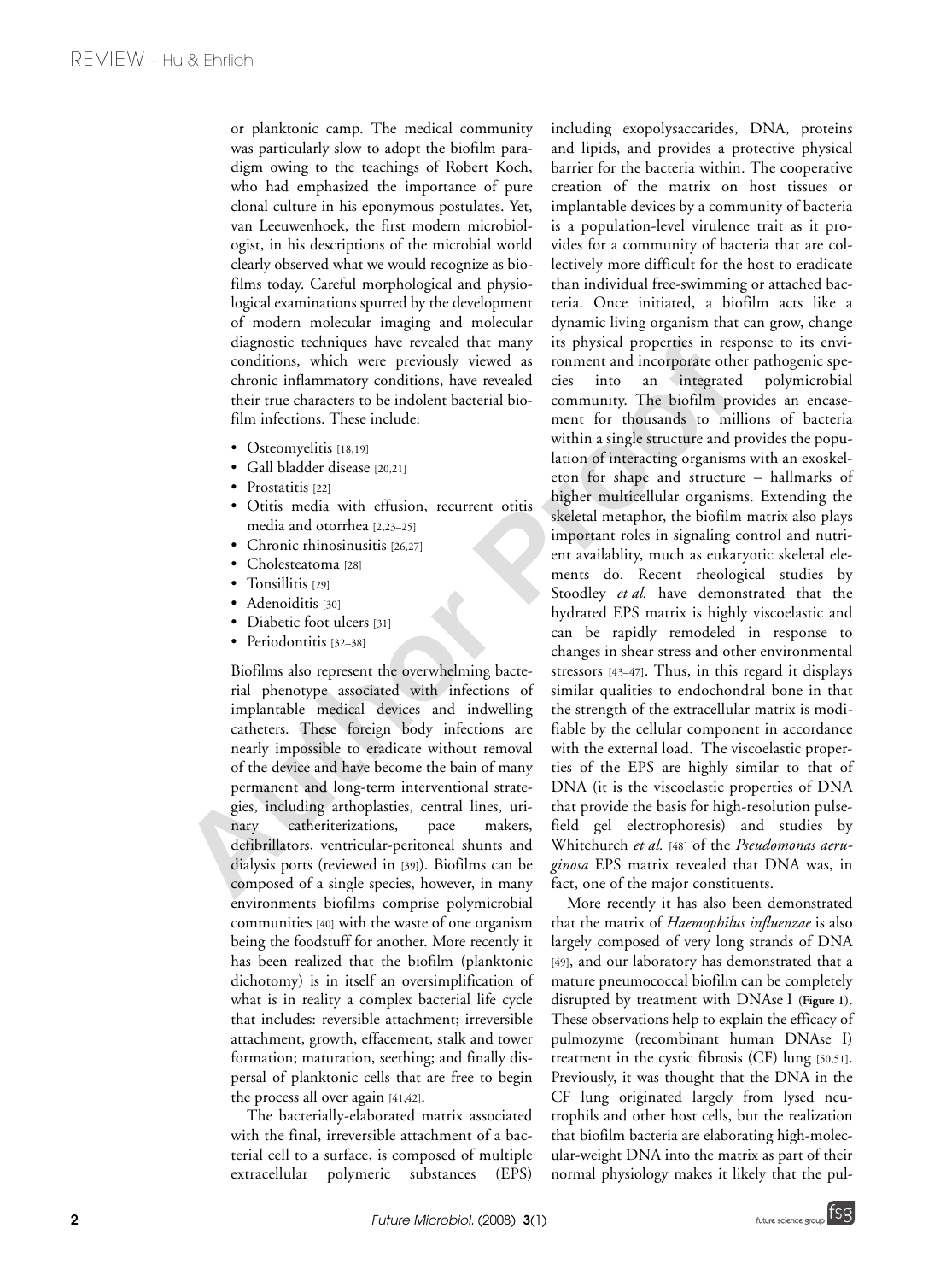



mozyme treatment is also targeting the biofilm matrix. This would have at least two benefits for the patient – a reduction in sputum viscosity making it easier to clear the mucus, and conversion of some of the biofilm bacteria to planktonics, which would be easier to kill with traditional antibiotic therapy.

**Automative Constrained Constrained Constrained Constrained Constrained Constrained CO Confocol Base constrained with Bico Green. (B) Identical biofilm and location following incubation with respect of the biofilm. The sub** The biofilm provides numerous other advantageous over planktonic growth, including attachment to a surface, which assures that the biofilm bacteria will not be swept away to some less habitable locale if there is shear stress. The biofilm also provides for metabolic heterogeneity with the bacteria on the periphery, displaying much higher metabolic rates than those deeper in the biofilm as oxygen and other nutrients rapidly become limiting as distance from the bulk fluid increases [52]. Thus, the cells deep in a biofilm are almost always respiring anaerobically [53]. This metabolic heterogeneity provides the biofilm as a whole with a survival advantage over synchronized planktonic populations as enviromental challenges that negatively affect certain processes (such as DNA replication or cell division) will only affect a small percentage of the population, best encapsulated by: "in diversity lies strength".

> The clinical consequence of attachment and reduced physiological output is that biofilms are nearly always associated with chronic or persistent infections as opposed to highly invasive or systemic infections, which are the hallmark of clonal planktonic infections. In other words, rapid clonal growth as planktonic populations represents only a very small percentage of the bac-

terial life cycle. Yet, clinical microbiologists, physicians and surgeons have largely clung to this narrow view of the microbial world in spite of significant advances over the past several decades with regard to our understanding of microbial phenotypic diversity. This is all the more puzzling as the extant models of infectious disease do not adequately explain the vast majority of infections.

# Ramifications of biofilm infections *Antibiotic resistance or tolerance*

Perhaps within the context of current (and past) medical practice, the metabolic resistance or tolerance of most biofilm bacteria to nearly all classes of traditional antibiotics including the aminoglycosides, β-lactams, cephalosporins, fluoroquinolones, macrolides and tetracyclines is the most important clinical ramification. This resistance of biofilms to antibiotics is also the main reason it took so long for the medical community to recognize that many chronic conditions were actually infectious in nature.

 This misunderstanding stemmed from the over-riding belief that antibiotics would always kill bacteria that did not have a geneticallyencoded resistance gene. Therefore, if a physician utilized antibiotics for treatment and it could be demonstrated that the antibiotic concentration in the diseased tissue or fluid compartment was high enough to kill planktonic bacteria, it was concluded that there must not have been any live bacteria present and, therefore, it was not an infectious process, but a host-inflammatory process.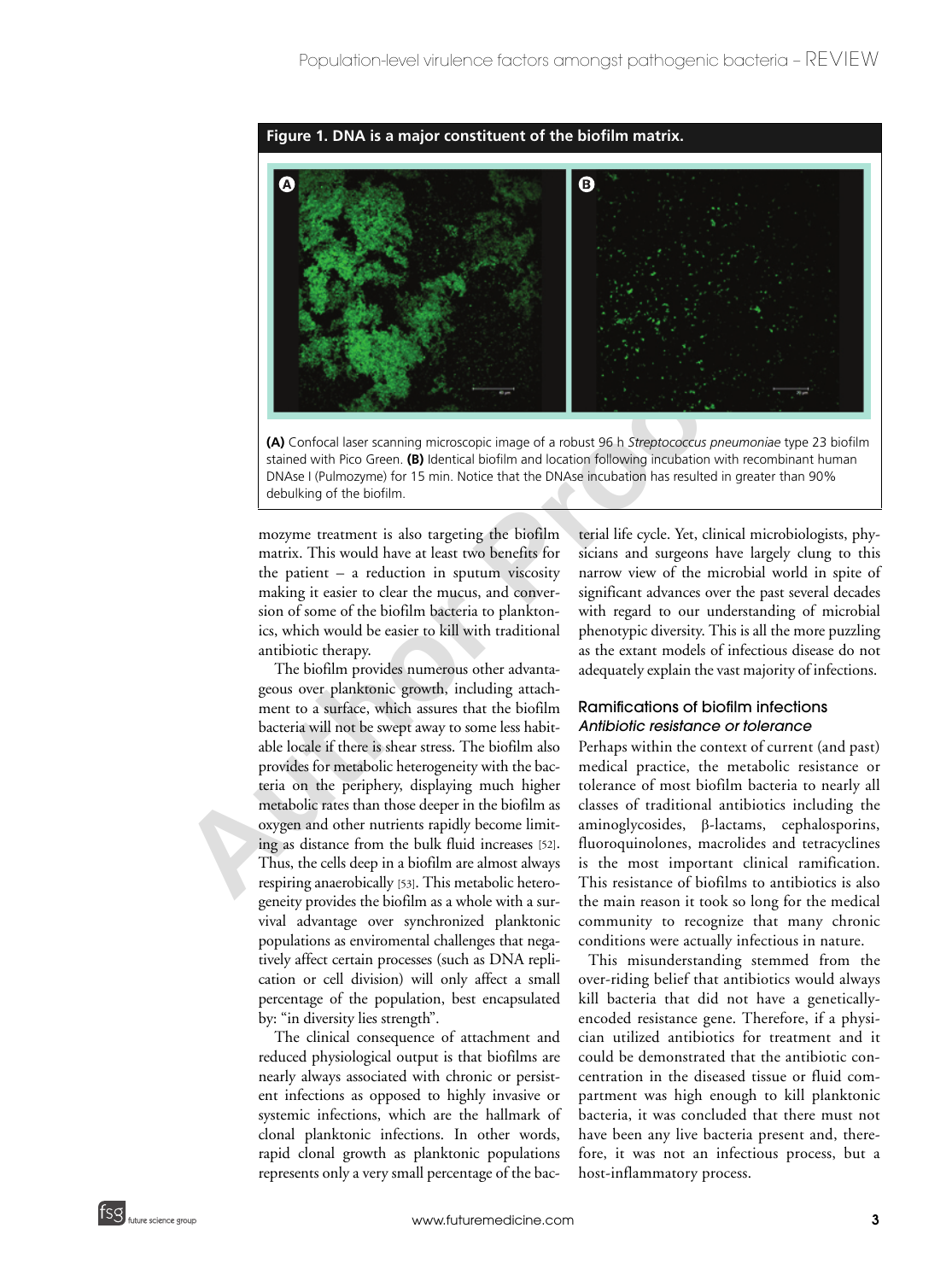demonstrated to be rue [53] and that by provide that, among many other lunctuative charges ing the biofilm bacteria with a fermenable sub-<br>the simultaneous expression of variate it was possible to upregulate the metabolic Originally it was thought that biofilm bacteria were antibiotic resistant owing to the fact that the antibiotics could not penetrate through the extracellular matrix. In other words, the matrix acted as a physical barrier such that the individual bacteria never actually encountered the antibiotic. This concept was challenged by Garth Ehrlich who argued, based on the penicillin selection method for *Escherichia coli* auxotrophs [54,55], that the resistance, at least in part, was due to metabolic quiescence. This was subsequently demonstrated to be true [52] and that by providing the biofilm bacteria with a fermentable substrate it was possible to upregulate the metabolic rate and simultaneously increase their susceptibility to antibiotic-mediated killing [53]. However, as in many biological systems there is additional complexity to biofilm-associated antibiotic resistance. Mah *et al.* demonstrated that biofilms of *P. aeruginosa ndvB* mutants, which are impaired in their ability to produce periplasmic glucans, displayed increased sensitivity to tobramycin and other classes of antibiotics, suggesting that binding of antibiotics within the periplasm may be an active method of biofilm resistance [56]. Additionally, Gilbert *et al.* have postulated that antibiotic resistance stems from a small subpopulation of cells, termed persisters, that – like metazoan stem cells – remain quiesecent until there has been a cull of the parenchymal biofilm cells, at which point the persisters begin to divide and repopulate the biofilm [57] .

## *Resistance to host-defense mechanisms*

In a manner similar to antibiotics, the biofilm matrix does not serve as an effective physical barrier against the host humoral and cellular defense mechanisms, nonetheless biofilm bacteria often display extraordinary resistance to these hostdefense mechanisms. Leid and colleagues [58] working with *S. aureus* biofilms under physiological conditions demonstrated that host phagocytes can invade the biofilm and release cytokines, but that these actions induce little damage. This group further demonstrated that in the presence of IFN-γ treatment, mononuclear cell phagocytes could kill alginate-negative (alg- ) mutants of *P. aeruginosa*, but not their wild-type counterparts [59]. These data combined with the observation that exogenous alginate added to algstrains provided protection from phagocytosis strongly supports the contention that alginate, although not a key component of the biofilm matrix itself, provides a defense against host leukocyte attack. Subsequently, Cerca *et al.* [60] dem-

onstrated antibody penetration into biofilms followed by opsonophagocytic leukocytes; however, in spite of the presence of these host defenses within the biofilm, the extracellular concentration of antigen is so high that it serves as a protective decoy for the bacterial cells themselves.

### Intracellular communication systems

Many bacterial species including Gram-negative and Gram-positive pathogens have evolved complex intercellular communication systems [4–7,61] that, among many other functions, coordinate the simultaneous expression of various virulence traits by a population of bacteria which may be planktonic, biofilm or both [62]. These population-level behaviors among bacteria have been dubbed 'QS' [4]. Bacterial communities use QS systems to detect different types of environmental conditions. They then integrate this environmental and population information with their gene expression machinery to provide for population level-based coordination of gene regulation. These highly coordinated behaviors provide a selective advantage for the population as a whole that would be meaningless, and a waste of metabolic energy if carried out randomly by individuals within the population.

All Gram-negative QS systems, regardless of the particular chemistry involved, include a constitutively-produced, diffusible, autoinducer (AI) molecule – essentially a ligand. The detection of a minimal threshold stimulatory concentration of the AI leads to an alteration in gene expression by the cell. Since all cells in the population are in the same environment with respect to AI density, they will all sense a quorum, simultaneously providing for coordinated behaviors – one of the hallmarks of multicellular organisms. This coordination of expression occurs when there are a sufficient number of bacterial cells present within a given volume such that the concentration of the AI reaches a threshold that permits binding to its cognate receptor, which then signals a major metabolic shift of the bacteria. Thus, the AI is essentially an "I am here" molecule, which the bacteria count with their receptors to determine if they have a quorum before embarking on a community activity. Bacteria use QS communication circuits to regulate a host of physiological processes including: mutualistic behaviors such as production of luminescence in the light organs of deep sea fish and squid, which use the light as a lure for prey; antibacterial strategies such as antibiotic production; life-cycle regulation including motility and sporulation; and the expression of various vir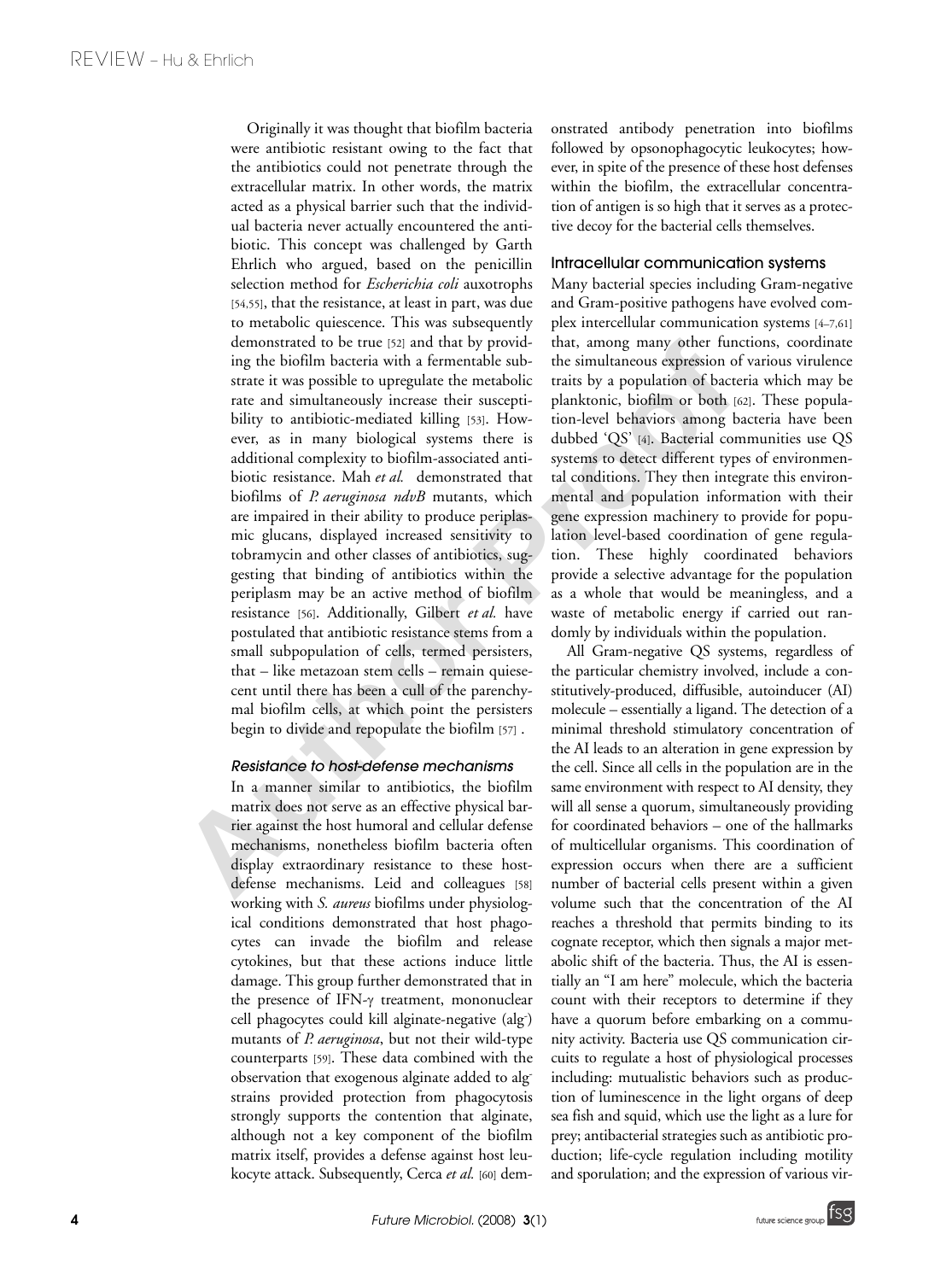ulence traits such as the coordinate expression of toxins, as well as those associated with other population-level virulence traits such as HGT mechanisms and biofilm formation [4,63–67].

Some species have multiple Als (sand cognate the bacteria. Is actioned the cocents of the context of the context or responses to complex environmental simuli of their own kind and of othese). All Gram-negative species use Among the more than 75 species of Gramnegative bacteria that are known to use QS for coordinated activities, including the vibrios, enterics and pseudomonads, the AIs have been universally found to be homoserine lactones with acyl side chains varying in length between four and 18 carbons, depending on the species [61]. Some species have multiple AIs (and cognate receptors) that they use to produce integrated responses to complex environmental stimuli [68,69]. All Gram-negative species use an enzyme that builds these acylated homoserine lactones (AHLs) from adenosylmethionine and acylated acyl carrier proteins (acyl-ACP). The AHLs, which are secreted by the individual bacteria, pass freely through the bacterial cell membranes, and once in the cytoplasm at sufficient concentrations each AHL molecule binds two LuxR proteins forming a dimer that binds to regulatory DNA regions to up- or downregulate target regulons, which results in major metabolic shifts. Among Gram-positive organisms, including the staphyloand streptococci, the AIs are short peptides, generated from longer precursor proteins, containing five to 17 amino acid residues that may be modified with thiolactone rings, lanthionines or isoprenyl groups. These peptide-based AI's are not freely diffusible across the cell membrane as are the AHLs, but instead are exported by an ATPdependent process; once in the extracellular mileau, they then bind to transmembrane receptors and induce a second messenger cascade. Recent work has identified a common evolutionary origin for all Gram-positive QS systems [70]. Once the receptors have bound a ligand it results in their dimerization and activation of a cryptic kinase activity by the intracellular domain that triggers a phosphate- transfer cascade resulting in the creation of a master transcriptional switch for controlling gene expression. For example, the AI produced by the pathogenic staphylococci including *S. aureus* and *Staphylococcus epidermidis* is an octapeptide, termed RNA III-activating protein (RAP), which binds to a transmembrane receptor, target of RAP (TRAP). Interestingly, different species of bacteria compete by attempting to disrupt their competitor's QS systems. For example, some of the commensal staphylococci produce a different peptide, RNA III-inhibiting peptide (RIP), which binds to TRAP, but does not result in its activation [71].

Not all species and strains have fully functioning QS systems, but many of those that do not can still listen in on a second class of QS molecules, the AI2s discovered and characterized by the Bassler laboratory (Tufts University, MA, USA) [61]. The AI2 molecules (actually a family of interconverting pentanedione molecules complexed with a boron atom) are recognized by a very broad class of microbes that includes both Gram-negative and Gram-positive species, and thus serves somewhat as a *lingua franca* among the bacteria. Bacteria can recognize a variety of these AI2s allowing them to sense bacteria both of their own kind and of others, even if they do not produce the molecules themselves and which may allow invasive species to determine the strength of their foes. There is also mounting evidence that bacterial QS systems are involved in communication with their eukaryotic host organisms in both mutualistic and pathogenic symbioses [67,72].

Although the nature of the chemical signals, signal relay mechanisms and target genes controlled by bacterial QS systems differ, in every case the ability to communicate with one another allows bacteria to coordinate the gene expression, and therefore the behavior, of the entire community. Therefore, when associated with pathogenicity QS is a population-level virulence trait.

The elucidation and characterization of bacterial QS systems has provided scientists with new targets for the development of antibacterial compounds. The Kjelleberg and Givskov groups in Australia and Denmark identified factors from the red alga *Delisea pulchra* that inhibited community behaviors of bacteria [73]. They then demonstrated that this activity was due to halogenated furanones that interfered with QS [74]. Subsequently, working together with the Molin and Hoiby groups, they prepared semisynthetic derivitives of these natural compounds and demonstrated that their administration could reduce the virulence of *P. aeruginosa,* thus establishing a new avenue in medicinal chemistry [75].

# Horizontal-gene transfer mechanisms *Evolutionary considerations for HGT*

We have previously defined HGT mechanisms as supravirulence traits [76,77] because they provide for the acquisition of any other virulence trait. The ability of already resident infectious bacteria to acquire entirely new genetic traits during the infectious process in the context of an already successful pathogenic genome provides a heretofore unprecedented and unrecognized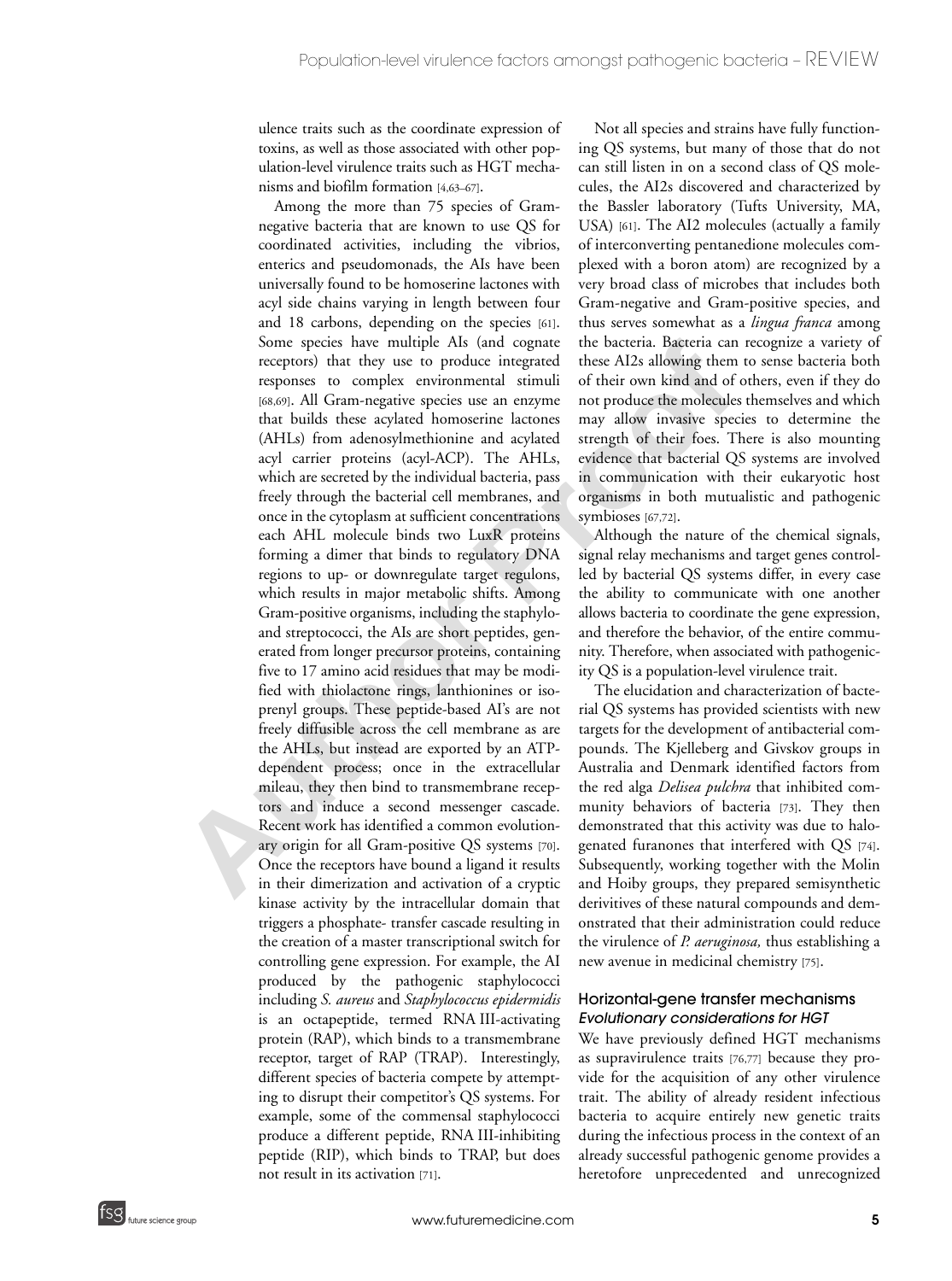of these systems is particularly striking when vailed (set, softs and that the bacteral product is particularly strike that on the contrine professional pathogens (those pathogenic bacters. Shi, Clavery and Havatstein lab selective advantage to those organisms possessing such mechanisms. We hypothesize that HGT mechanisms are critical for ensuring chronicity of infection and that pathogens that do not possess powerful HGT mechanisms will be relegated to the production of acute infection. The importance of these HGT mechanisms is underscored by the fact that nearly all higher taxa containing pathogenic bacterial species contain some species that possess one or more DNA uptake or transfer systems [78]. The maintenance of these systems is particularly striking when viewed from a genomic perspective. Most of the professional pathogens (those pathogenic bacterial species that do not exist naturally outside the human host), whether Gram-negative or Grampositive maintain fairly small genome sizes – in the range of 1.5–3 megabases – even though they have access to a large species-level supragenome. Thus, they must possess very active genomic deletion mechanisms, probably to ensure that they do not maintain high percentages of nonessential genes or junk DNA, as do most eukaryotic genomes. Correspondingly, their genomes are very tidy and nearly devoid of pseudogenes and noncoding regions, yet they dedicate multiple large operons to actively support HGT. The persistence of these large regulons associated with HGT, and their widespread nature argues strongly that there is constant selective pressure for their maintenance [1,78]. Thus, by examining the global genomic architecture it can be observed that HGT plays a significant role in strain evolution.

# *Chronic infectious conditions possess all the elements necessary for HGT*

An examination of the conditions present during colonization and chronic infectious disease processes demonstrates that all of the necessary components are present for effective HGT. First and foremost, colonization is nearly always polyclonal. This fact had been missed for over a century because of the medical community's reliance on Koch's postulates, which teach that a single clonal isolate must be obtained. If one is always purifying a single clone this is the same as having a blindfold on, because any diversity that is present will never be observed. Recently, the laboratories of Tim Murphy and Janet Gilsdorf have courageously demonstrated, by examining chronic obstructive pulmonary disease patients and the normal nasopharynx, respectively, that nearly all persons who are infected or colonized with *H. influenzae* are polyclonally infected –

sometimes with more than 20 strains simultaneously [14,15,79]. Similarly, Dowson's group has observed polyclonal infection with pneumococcus [80], and the Hoiby and Molin groups in Denmark have seen polyclonal *P. aeruginosa* infections in the cystic fibrosis lung [81].

The second prerequisite for HGT is a source of DNA for transformation. As noted above, all of the biofilm EPS matrices that have been examined for molecular composition contain large amounts of DNA [Ehrlich *et al.*, Unpublished Observations] [48,49] such that the bacteria are essentially bathing in DNA. Even more interestingly, the Shi, Clavery and Havarstein laboratories have convincingly demonstrated fratricide among the streptococci. For both *Streptococcus mutans* and *Streptococcus pneumoniae*, just prior to their becoming competent (able to uptake DNA), they produce and release bacteriocins, which will kill their neighbors and thus ensure a ready supply of DNA for transformation [82–84].

The third requirement for HGT are molecular mechanisms for DNA transfer or uptake. The enterics and pseudomonads largely use pili-mediated conjugational methods where the donor DNA comes from a live bacterium, whereas most of the respiratory pathogens (both Gram-positives and Gram-negatives) use transformation systems for the uptake of DNA from the environment. Both mating and transformation have been demonstrated to be up to  $10<sup>4</sup>$ -fold higher in biofilms than in planktonic forms; bacteria of all types, as we have already discussed, tend to form biofilms during the chronic infectious process. The biofilm matrix in addition to containing DNA, at least in the case of *H. influenzae*, also contains very high concentrations of pili [49] that support conjugal DNA transfer [85]. Nearly all of the chronic pathogens contain inducible HGT mechanisms, with some such as *H. influenzae* maintaining multiple systems of this type. *H. influenzae, S. pneumoniae, Moraxella catarrhalis* and *Neisserial* species all possess autocompetence and autotransformation mechanisms, whereas *P. aeruginosa*, nearly all of the Enterobacteriaceae and some strains of *H. influenzae* maintain conjugal mating systems that provide for unidirectional DNA transfer from a living donor to the recipient. The fact that these systems are active and serve a non-nutritive purpose (as opposed to using the DNA simply as a food source) is actually widely recognized by the infectious disease and clinical microbiological communities, but only in a very narrow sense. Serotype switching among the streptococci has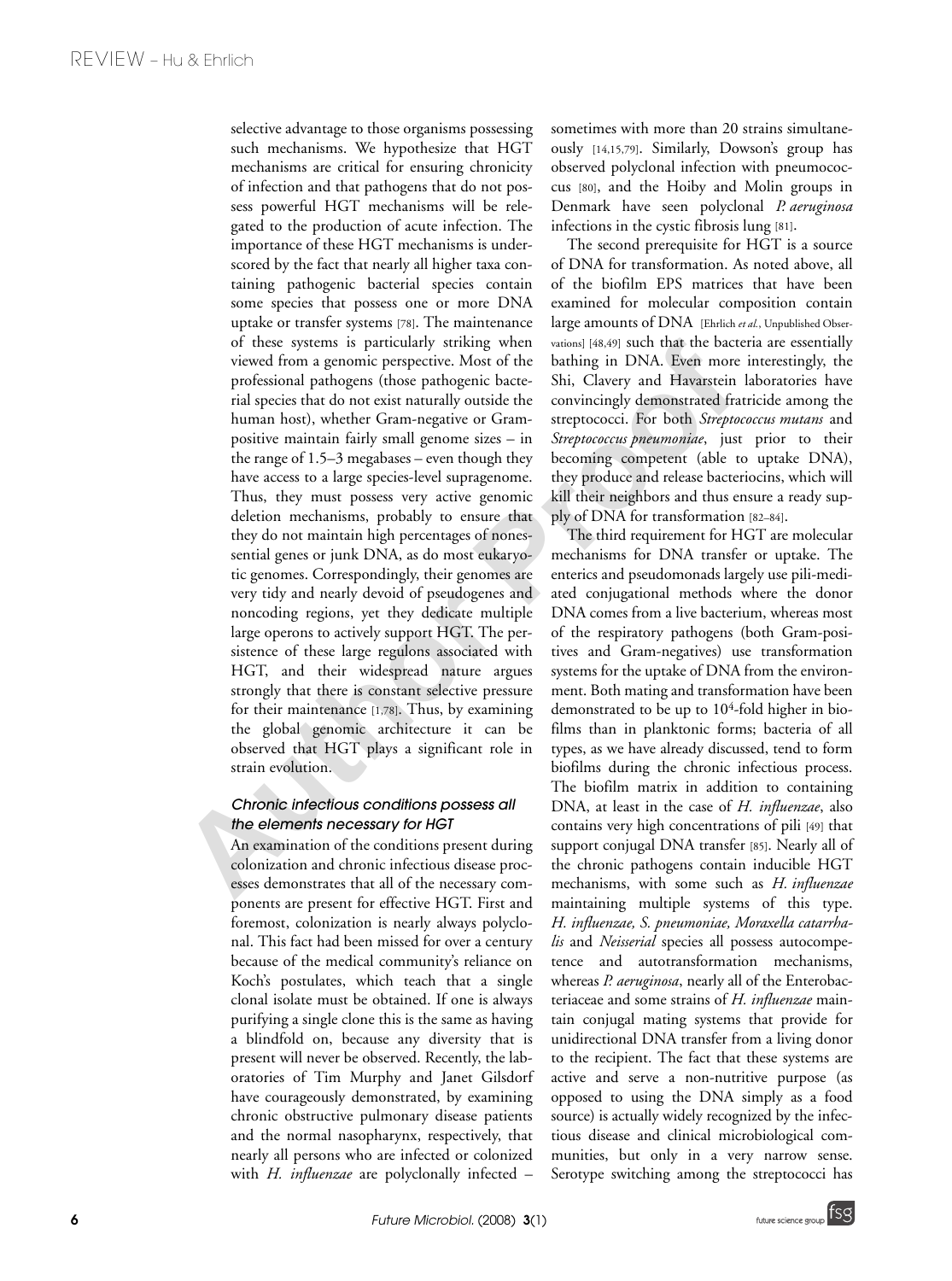of noncog genes from the species-level supragn-mechanism stat at as diverse component mechanism state at a stress one, as well as the peices ore genome (those group, these ratios experiments that are carried by all strains long been recognized, as have differences in virulence associated with serotype switching during epidemics [86], but these observations had not been widely generalized prior to 2001 when Ehrlich developed the distributed genome hypothesis (DGH). The DGH states that at the species level there is a supragenome that is far larger than the genome of any single strain within that species. Thus, the majority of genes within a species are not possessed by all strains of that species, but rather each strain contains a unique distribution of noncore genes from the species-level supragenome, as well as the species core genome (those genes that are carried by all strains of a species). These predictions, together with HGT mechansims and the polyclonality of chronic infections, provide for a setting in which new strains with unique combinations of distributed genes will be continually generated. Some of these novel strains will have improved survival characteristics under the current prevailing conditions in the host. Thus, the DGH predicts that chronic pathogens use a genomic diversity-generating mechanism as a counterpoint to the host's adaptive immune response. Our recent characterizations of the *H. influenzae* and pneumococcal supragenomes, via whole-genome sequencing of large numbers of clinical strains, has validated the DGH for these species and demonstrated that the noncore genes in each strain comprise from one fifth to one third of each of the strains' genome, and that the supragenomes are at least three- to four-times the size of the core genomes [12,13].

The genesis of the DGH was actually the original observation of transformation among the pneumococci by Griffith in 1928 [87]. In these experiments he found that there was a substance that could be extracted from killed virulent pneumococci (smooth colony phenotype) that could be used to transform avirulent (rough colony phenotype) pneumococci to virulence; thus, literally, a heritable virulence factor was obtained from dead bacteria that was able to convert avirulent strains into pathogenic strains, indicating that genes could be brought back from the dead. This work ultimately led to the characterization of DNA as the genetic material by Avery and coworkers [88], but it took another half century- plus before transformation was widely recognized as a virulence factor.

## Conclusion

Population-level bacterial virulence factors are pathogenic traits that are only expressed by an organized community of bacteria and are dis-

tinct from virulence factors that individual bacterial cells display or produce, for example, endotoxins and exotoxins, enzymes that digest host intercellular matrices and immunoglobulin or host immune surveillance avoidance strategies such as siaylation of surface proteins. Currently recognized population-level virulence traits can be grouped into one of three categories: biofilm formation with its associated EPS matrix; QS and other intercellular communication systems that provide for coordinated activity; and HGT mechanisms that act as diversity generators. As a group, these traits ensure heterogeneity at many levels within a microbial population, which provides the community as a whole with an increased likelihood of survival as no single environmental stressor is likely to be effective against such a plural population. Note that the maintenance of diversity for the sake of the community is the hallmark of multicellularity, and therefore it is critical that, as scientists and physicians, we recognize that bacteria are unique in that they experience natural selection both as individual cells and as communities of multicellular organisms. It is this duality of their existence, in no small part, which makes them such excellent survivors and provides us with a continuous challenge in their management.

### Future perspective

It is highly likely that as the study of multicellularity in bacteria continues, not only will additional population-level virulence factors be identified within the framework outlined in this article, but additional classes of population-level virulence factors will be discovered as well. This inevitability of additional discoveries comes because the field is currently in its infancy. Biofilms, the oldest of the population-level virulence traits, were recognized less than 30 years ago, and have only gained broad acceptance in medicine over the past decade. QS, as a generalized intercellular communication system, was recognized as such only 12 years ago, and the realization that HGT is a supravirulence trait is less than a decade old.

Already, new higher (than biofilm)-order polymicrobial structures are being characterized; Schaudinn et al. have recently described the formation of rigid, repeating honeycombshaped structures built by certain strains of S. epidermidis that are on a scale almost unimaginable just a few years ago [89]. These caserna are tens of thousands of times the size of individual bacteria in all three dimensions and are formed by the coalescence of billions of bacteria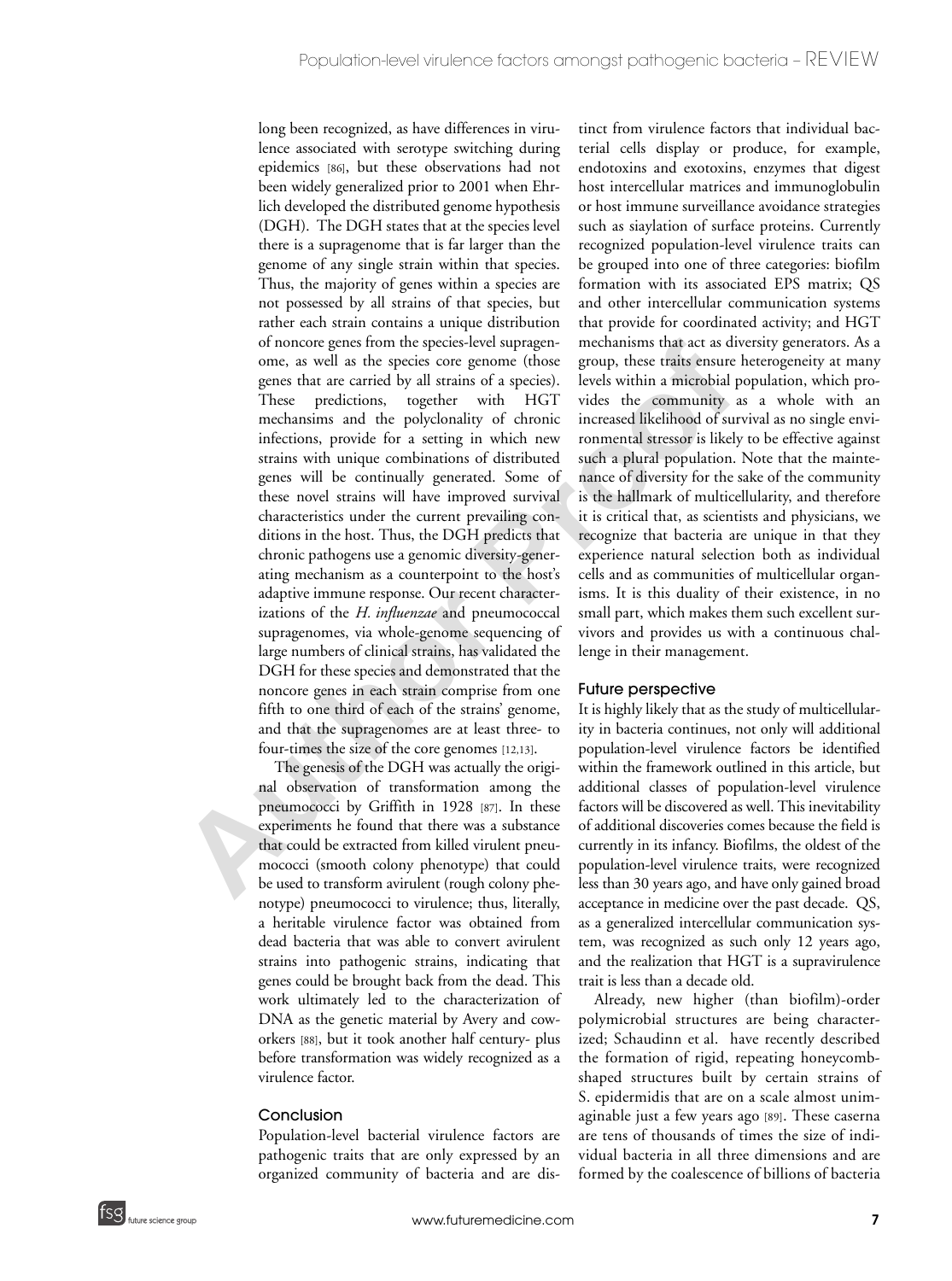in a manner similar to the way endochondral bone is laid down by osteoblasts. Although the role of caserna in disease is still unknown it should be noted that the particular bacterial

strains from which these structures were first observed were clinical isolates from diseased individuals. Work from the laboratories of Ken Nealson and Yuri Gorby have identified bacte-

# **Executive summary**

# *Introduction*

- Bacteria can live in cooperative communities in which they display many of the hallmarks of multicellular organisms.
- These bacterial communities are called biofilms and consist of both bacterial cells and bacterially-produced acellular matrices.
- Pathogenic bacteria living as multicellular organisms display multiple population-level virulence traits that are distinct from virulence traits of individual bacteria.
- Population-level virulence traits are characterized by the coordinated actions of large numbers of bacterial cells that permit the population, as a whole, to attack the host.

### *Biofilms & the bacterial life cycle*

- The preferred mode of growth for most bacterial species is as a surface-attached biofilm that ensures the bacteria will remain in their environment of choice.
- Quantitative analyses of bacteria in numerous environments have demonstrated that the vast majority live within biofilms as opposed to free-swimming planktonic forms.
- The medical community has been particularly slow to adopt the biofilm paradigm, in contrast to other microbiological disciplines, but the vast majority of bacterial infections are biofilm related.
- Bacteria exhibit a life-cycle consisting of reversible attachment, irreversible attachment, biofilm growth, seething and escape of planktonic forms.
- The biofilm matrix consists of DNA, other polysaccharides and proteins, and can be rapidly remodeled by the bacteria in response to environmental stressors.

## *Ramifications of biofilm infections*

- Most bacteria in biofilms are metabolically quiescent, which makes them resistant to almost all antibiotics that are designed to kill rapidly metabolizing and dividing bacteria.
- Biofilms provide protection from both the humoral and cell-based arms of the host defense systems.

#### *Intracellular communication systems*

- or Individual acteria.<br>
And acterial caterial caterial caterial caterial calculated actions of large numbers of bacterial cells tha<br>
a whole, to attack the host.<br> **Absolution is a** whole, to attack the host.<br> **Absolution i** • Nearly all pathogenic bacteria possess intercellular communication systems termed quorum sensing (QS) in which all of the bacteria within a population express an autoinducer (AI) molecule that binds to an intracellular or transmembrane receptor.
- Gram-negative species use acylated homoserine lactone AIs and Gram-positive species use modified peptide AIs. There is also a third class of AIs that serves as a *lingua franca* among many bacterial species.
- QS permits the assessment of the number of bacteria per unit volume and serves as a means to ensure the coordinated expression of virulence factors.
- An example of QS-based virulence is *Staphylococcus aureus*-based toxic shock syndrome.
- QS is also used to initiate horizontal-gene transfer (HGT), another population-level virulence factor.

#### *Horizontal-gene transfer mechanisms*

- HGT mechanisms have only recently been recognized as a virulence trait.
- HGT mechanisms are supravirulence factors as they provide for the acquisition of all other virulence traits.
- By providing for strain evolution during the infectious process, HGT mechanisms ensure persistence as they provide a counterpoint to the host's adaptive immune response.
- Chronic infections possess all of the elements necessary for HGT including: natural polyclonal infections (a source of a large number of distributed genes); a source of DNA in the biofilm matrix (extracellular DNA available for uptake); autocompetence and autotransformation systems (molecular mechanisms to uptake foreign DNA); and high rates of HGT in biofilms (biofilm bacteria have HGT rates 3–4 orders of magnitude higher than planktonic bacteria).

#### *Future perspective*

- Population-level virulence traits including biofilms, QS and HGT have only recently been discovered or recognized as such.
- It is likely, as the multicellularity of bacteria is further explored, that additional population-level virulence traits will be identified.
- Recently it has been recognized that some pathogens have the ability to build higher order, regularly repeating 3D structures termed caserna. It is likely that these structures will be found to have a pathogenic aspect.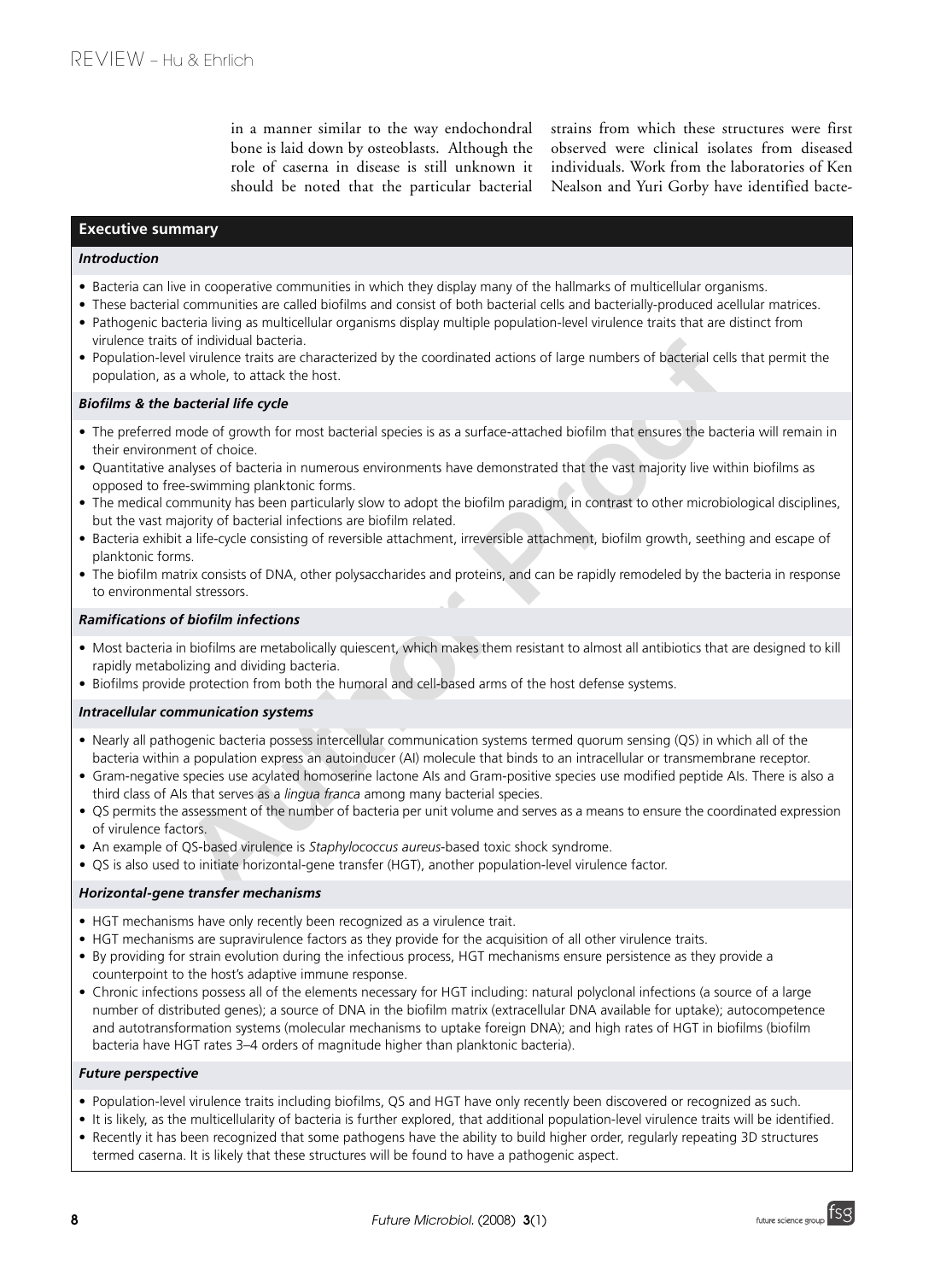bacterial species for the movement and transfer cost method complete the control of all sorts of metabolities and wave products, material aircross of the material and the further characterization of long-range closed.<br>
So rially produced nanowires that serve as electron transporters for bacteria in biofilms that are not surface attached, but wish to exchange electrons with a metallic surface to which their biofilm brethren are attached [90,91]. These wires then serve as action-at-a-distance devices, which permit all of the bacteria within a large 3D community to tap into scarce resources that are limited by surface area considerations. Assuming maximum parsimony, it is likely that similar structures will have been adapted by other bacterial species for the movement and transfer of all sorts of metabolites and waste products, and the further characterization of long-range bacterial structures will likely be a fruitful area of endeavor for years to come.

## Bibliography

Papers of special note have been highlighted as either of interest (•) or of considerable interest (••) to readers.

- 1. Ehrlich GD, Hu FZ, Shen K, Stoodley P, Post JC: Bacterial plurality as a general mechanism driving persistence in chronic infections. *Clin. Orthop. Relat. Res.* 437, 20–24 (2005).
- **•• Contains the original description of the bacterial plurality rubric, which states that bacteria that are associated with chronic infections, as opposed to being clonal, actually display heterogeneity at many levels and it is this heterogeneity that provides for their persistence.**
- 2. Ehrlich GD, Veeh R, Wang X *et al.*: Mucosal biofilm formation on middle-ear mucosa in the chinchilla model of otitis media. *JAMA* 287, 1710–1715 (2002).
- 3. Costerton JW, Veeh R, Shirtliff M, Pasmore M, Post JC, Ehrlich GD: The application of biofilm science to the study and control of chronic bacterial infections. *J. Clin. Invest.*  117(1), 278 (2003).
- 4. Fuqua WC, Winans SC, Greenberg EP: Quorum sensing in bacteria: the LuxR-LuxI family of cell density-responsive transcriptional regulators. *J. Bacteriol.* 176(2), 269–275 (1994).
- **•• Contains the original description of the concept of quorum sensing (QS).**
- 5. Bassler BL, Losick R: Bacterially speaking. *Cell* 125(2), 237–246 (2006).
- 6. Waters CM, Bassler BL: Quorum sensing: cell-to-cell communication in bacteria. *Annu. Rev. Cell Dev. Biol.* 21, 319–346 (2005).
- 7. Yarwood JM, Schlievert PM: Quorum sensing in Staphylococcus infections. *J. Clin. Invest.* 112(11), 1620–1625 (2003).
- 8. Costerton JW, Montanaro L, Arciola CR: Biofilm in implant infections: its production and regulation. *Int. J. Artif. Organs* 28(11), 1062–1068 (2005).
- 9. Shen K, Antalis P, Gladitz J *et al*.: Identification, Distribution, and expression of novel (nonrd) genes in ten clinical isolates of nontypeable *Haemophilus influenzae. Infect. Immun.* 73, 3479–3491 (2005).
- 10. Shen K, Antalis P, Gladitz J *et al.*: Characterization, distribution and expression of novel genes among eight clinical isolates of *Streptococcus pneumoniae*. *Infect. Immun.* 74(1), 321–330 (2006).
- 11. Shen K, Sayeed S, Antalis P *et al.*: Extensive genomic plasticity in *Pseudomonas aeruginosa* revealed by identification and distribution studies of novel (nonPAO1) genes among clinical isolates. *Infect. Immun.*  74(9), 5272–5283 (2006).
- 12. Hogg JS, Hu FZ, Janto B *et al.*: Characterization and modeling of the *Haemophilus influenzae* core and supragenome based on the complete genomic sequences of rd and 12 clinical nontypeable strains. *Genome Biol.* 8(6), R103 (2007).
- **•• First paper to demonstrate, at the wholegenome level, proof of the distributed genome hypothesis.**
- 13. Hiller NL, Janto B, Hogg JS *et al*.: Comparative genomic analyses of seventeen *Streptococcus pneumoniae* strains: insights into the pneumococcal supragenome. *J. Bacteriol.* (2007) (In Press).
- **Extended the proof of the distributed genome hypothesis to Gram-positive pathogens.**
- 14. Murphy TF, Sethi S, Klingman KL, Brueggemann AB, Doern GV: Simultaneous respiratory tract colonization

## Acknowledgements

 *The authors thank Mary O'Toole for help with the preparation of this manuscript.* 

#### Financial & competing interests disclosure

*This work was supported by Allegheny General Hospital, Allegheny Singer Research Insitute and grants from the Health Resources and Services Administration and NIH-NIDCD: DC05659, DC04173 and DC02148. The authors have no other relevant affiliations or financial involvement with any organization or entity with a financial interest in or financial conflict with the subject matter or materials discussed in the manuscript apart from those disclosed.*

*No writing assistance was utilized in the production of this manuscript.*

> by multiple strains of nontypeable *Haemophilus influenzae* in chronic obstructive pulmonary disease: implications for antibiotic therapy. *J. Infect. Dis.* 180(2), 404–409 (1999).

- **•• Provided some of the first evidence that natural infecting populations associated with chronic disease within a single species are polyclonal in nature.**
- 15. Mukundan D, Ecevit Z, Patel M, Marrs CF, Gilsdorf JR: Pharyngeal colonization dynamics of *Haemophilus influenzae* and *Haemophilus haemolyticus* in healthy adult carriers*. J. Clin. Microbiol.* 45(10), 3207–3217 (2007).
- **Extended the observation of polyclonalality among infecting populations to commensal carriage.**
- 16. Hu FZ: Biofilms as bacterial breeding grounds: a counterpoint to the adaptive host response. Presented at: *9th International Symposium on Recent Advances in Otitis Media.* St Pete Beach, FL, USA, 7 June 2007.
- 17. Costerton JW, Geesey GG, Cheng K-J: "How bacteria stick". *Sci. Am.* 238, 86–95 (1978).
- **•• Original paper in which Costerton lays out the biofilm paradigm.**
- 18. Marrie TJ, Costerton JW: Mode of growth of bacterial pathogens in chronic polymicrobial human osteomyelitis. *J. Clin. Microbiol.* 22(6), 924–933 (1985).
- 19. Costerton JW: Biofilm theory can guide the treatment of device-related orthopaedic infections. *Clin. Orthop. Relat. Res.* 437*,* 7–11 (2005).
- 20. Sung JY, Leung JW, Olson ME, Lundberg MS, Costerton JW: Demonstration of transient bacterobilia by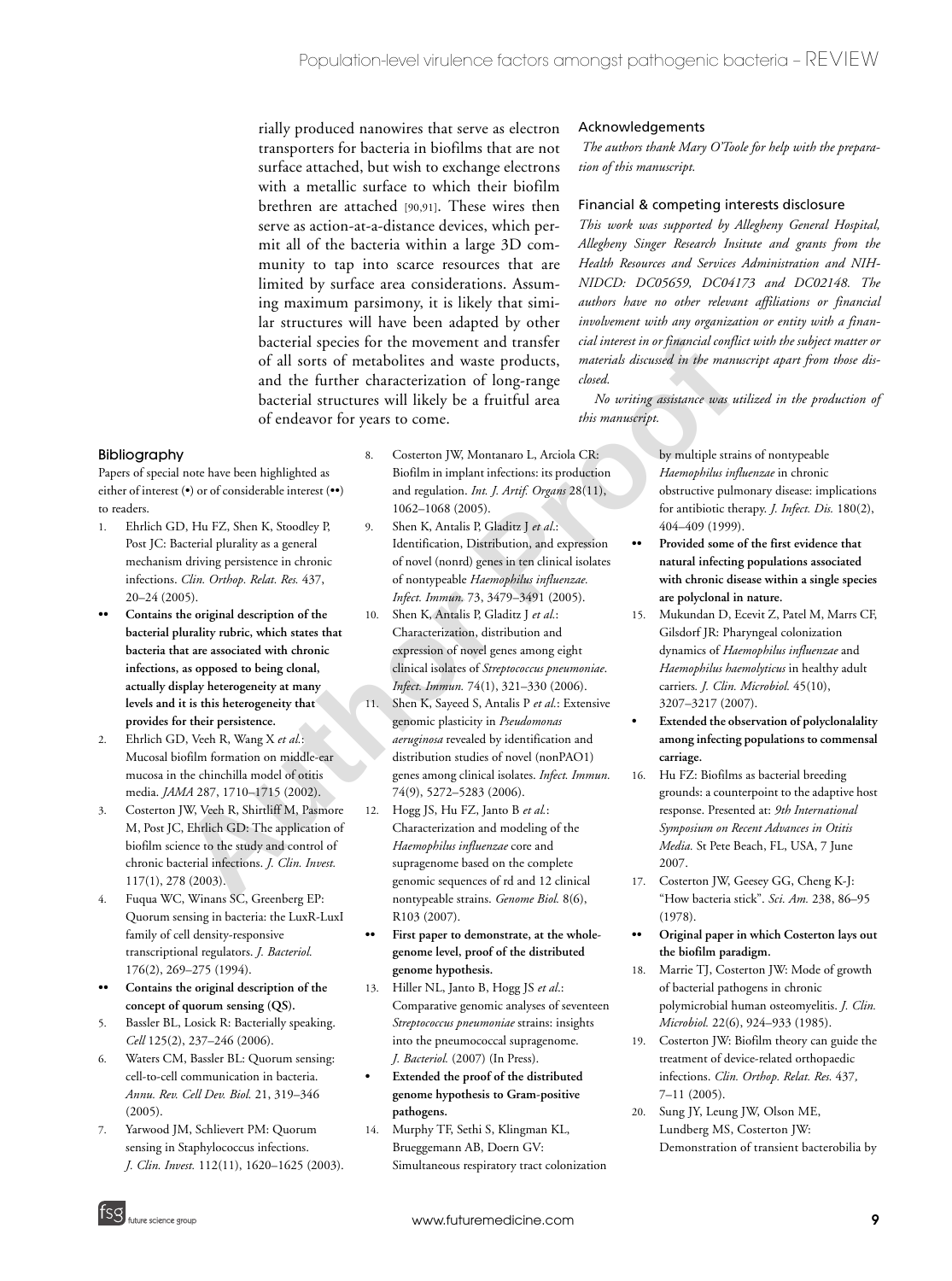foreign body implantation in feline biliary tract. *Dig. Dis. Sci.* 36(7), 943–948 (1991).

- 21. Stewart L, Griffiss JM, Jarvis GA, Way LW: Gallstones containing bacteria are biofilms: bacterial slime production and ability to form pigment solids determines infection severity and bacteremia. *J. Gastrointest. Surg.* 11(8), 977–983; discussion 983–984 (2007).
- 22. Nickel JC, Costerton JW, McLean RJ, Olson M: Bacterial biofilms: influence on the pathogenesis, diagnosis and treatment of urinary tract infections. *J. Antimicrob. Chemother.* 33(Suppl. A), S31–S41 (1994).
- 23. Rayner MG, Zhang Y, Gorry MC, Chen Y, Post JC, Ehrlich GD: Evidence of bacterial metabolic activity in culture-negative otitis media with effusion. *JAMA* 279, 296–299 (1998).
- 24. Post JC, Stoodley P, Hall-Stoodley L, Ehrlich GD: The role of biofilms in otolaryngologic infections. *Curr. Opin. Otolaryngol. Head Neck Surg.* 12(3), 185–190 (2004).
- 25. Hall-Stoodley L, Hu FZ, Stoodley P *et al.*: Direct evidence that otitis media with effusion is a biofilm disease. *JAMA* 296, 202–211 (2006).
- **Demonstrates that chronic middle-ear disease results from a persistent biofilm infection and is not a sterile chronic inflammatory condition as previously thought.**
- 26. Palmer J: Bacterial biofilms in chronic rhinosinusitis: *Ann. Otol. Rhinol. Laryngol.* 196(Suppl.), 35–39 (2006).
- 27. Sanderson AR, Leid JG, Hunsaker D: Bacterial biofilms on the sinus mucosa of human subjects with chronic rhinosinusitis. *Laryngoscope* 116*(*7), 1121–1126 (2006).
- 28. Chole RA, Faddis BT: Evidence for microbial biofilms in cholesteatomas. *Arch. Otolaryngol. Head Neck Surg.* 128(10), 1129–1133 (2002).
- 29. Chole RA, Faddis BT: Anatomical evidence of microbial biofilms in tonsillar tissues: a possible mechanism to explain chronicity. *Arch. Otolaryngol. Head Neck Surg.* 129(6), 634–636 (2003).
- 30. Zuliani G, Carron M, Gurrola J *et al.*: Identification of adenoid biofilms in chronic rhinosinusitis. *Int. J. Pediatr. Otorhinolaryngol.* 70(9), 1613–1617 (2006).
- 31. Davis SC, Martinez L, Kirsner R: The diabetic foot: the importance of biofilms and wound bed preparation. *Curr. Diab. Rep.* 6(6), 439–445 (2006).
- 32. Marquis RE: Oxygen metabolism, oxidative stress and acid-base physiology of dental

plaque biofilms. *J. Ind. Microbiol.* 15(3), 198–207 (1995).

- 33. Darveau RP, Tanner A, Page RC: The microbial challenge in periodontitis. *Periodontol. 2000* 14, 12–32 (1997).
- 34. Paster BJ, Olsen I, Aas JA, Dewhirst FE: The breadth of bacterial diversity in the human periodontal pocket and other oral sites. *Periodontol. 2000* 42, 80–87 (2006).
- 35. Raghavendran K, Mylotte JM, Scannapieco FA: Nursing home-associated pneumonia, hospital-acquired pneumonia and ventilator-associated pneumonia: the contribution of dental biofilms and periodontal inflammation. *Periodontol. 2000* 44, 164–177 (2007).
- 36. Chen C: Periodontitis as a biofilm infection. *J. Calif. Dent. Assoc.* 29(5), 362–369 (2001).
- 37. Davey ME, Duncan MJ: Enhanced biofilm formation and loss of capsule synthesis: deletion of a putative glycosyltransferase in Porphyromonas gingivalis. *J. Bacteriol.* 188(15), 5510–5523 (2006).
- mlettons, *1. Antumoreb.* and ventilent associate presentent particular is considered by Commonlary Company (Company Company (Company Company (Company (Company (Company (Company (Company (Company (Company (Company (Compan 38. Al-Ahmad A, Wunder A, Auschill TM *et al.*: The *in vivo* dynamics of *Streptococcus* spp., *Actinomyces naeslundii*, *Fusobacterium nucleatum* and *Veillonella* spp. in dental plaque biofilm as analysed by five-colour multiplex fluorescence *in situ* hybridization. *J. Med. Microbiol.* 56(Pt 5), 681–687  $(2007)$ .
	- 39. Ehrlich GD, Hu ZF, Post JC: Role for biofilms in infectious disease. In: *Microbial Biofilms.* Ghannoum M, O'Toole GA (Eds). ASM Press, Washington, DC, USA 332–358 (2004).
	- 40. Hall-Stoodley L, Costerton JW, Stoodley P: Bacterial biofilms: from the natural environment to infectious diseases. *Nat. Rev. Microbiol.* 2(2), 95–108 (2004).
	- **Excellent review of the biofilm field.**
	- 41. Hall-Stoodley L, Stoodley P: Biofilm formation and dispersal and the transmission of human pathogens. *Trends Microbiol.* 13(1), 7–10 (2005).
	- 42. Purevdorj B, Costerton JW, Stoodley P: Influence of hydrodynamics and cell signaling on the structure and behavior of *Pseudomonas aeruginosa* biofilms. *Appl. Environ. Microbiol.* 68*(*9), 4457–4464  $(2002)$
	- 43. Klapper I, Rupp CJ, Cargo R, Purvedorj B, Stoodley P: Viscoelastic fluid description of bacterial biofilm material properties. *Biotechnol. Bioeng.* 80(3), 289–296 (2002).
	- 44. Dunsmore BC, Jacobsen A, Hall-Stoodley L, Bass CJ, Lappin-Scott HM, Stoodley P: The influence of fluid shear on the structure and material properties of sulphate-reducing bacterial biofilms. *J. Ind.*

*Microbiol. Biotechnol.* 29(6), 347–353 (2002).

- 45. Stoodley P, Cargo R, Rupp CJ, Wilson S, Klapper I: Biofilm material properties as related to shear-induced deformation and detachment phenomena. *J. Ind. Microbiol. Biotechnol.* 29(6), 361–367 (2002).
- 46. Towler BW, Rupp CJ, Cunningham AB, Stoodley P: Viscoelastic properties of a mixed culture biofilm from rheometer creep analysis. *Biofouling* 19(5), 279–285 (2003).
- 47. Shaw T, Winston M, Rupp CJ, Klapper I, Stoodley P: Commonality of elastic relaxation times in biofilms. *Phys. Rev. Lett.*  93(9), 098102 (2004).
- 48. Whitchurch CB, Tolker-Nielsen T, Ragas PC, Mattick JS: Extracellular DNA required for bacterial biofilm formation. *Science* 295(5559), 1487 (2002).
	- **First paper demonstrating that DNA is a major constituent of the biofilm matrix.**
- 49. Jurcisek JA, Bakaletz LO: Biofilms formed by nontypeable *Haemophilus influenzae in vivo* contain both double-stranded DNA and type IV pilin protein. *J. Bacteriol.* 189(10), 3868–3875 (2007).
- 50. Aitken ML: Clinical trials of recombinant human DNase in cystic fibrosis patients. *Monaldi Arch. Chest Dis.* 48(6), 653–656 (1993).
- 51. Bryson HM, Sorkin EM: Dornase alfa. A review of its pharmacological properties and therapeutic potential in cystic fibrosis. *Drugs* 48(6), 894–906 (1994).
- 52. Borriello G, Werner E, Roe F, Kim AM, Ehrlich GD, Stewart PS: Oxygen limitation contributes to antibiotic tolerance of *Pseudomonas aeruginosa* in biofilms. *Antimicrob. Agents Chemother*. 48, 2659–2664 (2004).
- **Demonstrates that antibiotic resistance in biofilms derives, in part, from decreased metabolic rates of the biofilm bacteria.**
- 53. Borriello G, Richards L, Ehrlich GD, Stewart PS: Arginine or nitrate enhance antibiotic susceptibility of *Pseudomonas aeruginosa* in biofilms. *Antimicrob. Agents Chemother.* 50(1), 382–384 (2006).
- 54. Lederberg J, Zinder N: Concentration of biochemical mutants of bacteria with penicillin. *J. Am. Chem. Soc.* 70, 4267–4268 (1948).
- 55. Davis BD: Isolation of biochemically deficient mutants of bacteria by penicillin. *J. Am. Chem. Soc.* 70, 4267 (1948).
- 56. Mah TF, Pitts B, Pellock B, Walker GC, Stewart PS, O'Toole GA: A genetic basis for *Pseudomonas aeruginosa* biofilm antibiotic resistance. *Nature* 426(6964), 306–310 (2003).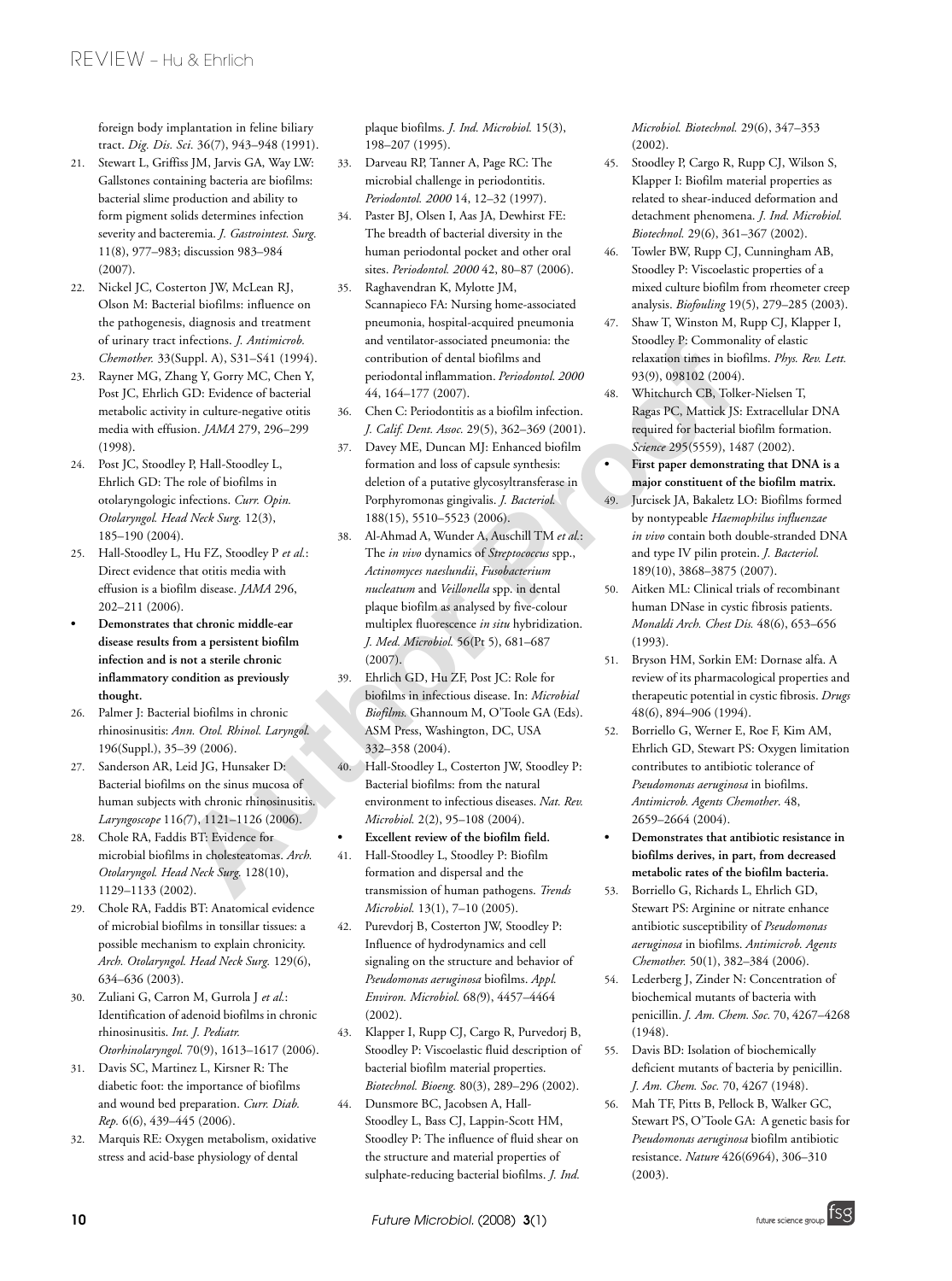- **Demonstrates that biofilm bacteria upregulate specific genes associated with antibiotic resistance.**
- 57. Gilbert P, Maira-Litran T, McBain AJ, Rickard AH, Whyte FW: The physiology and collective recalcitrance of microbial biofilm communities. *Adv Microb Physiol.*  46, 202–256 (2002).
- **Excellent review that introduces the concept of persister cells – the prokaryotic equivalent of stem cells.**
- 58. Leid JG, Shirtliff ME, Costerton JW, Stoodley AP: Human leukocytes adhere to, penetrate, and respond to *Staphylococcus aureus* biofilms. *Infect. Immun.* 70(11), 6339–6345 (2002).
- 59. Leid JG, Willson CJ, Shirtliff ME, Hassett DJ, Parsek MR, Jeffers AK: The exopolysaccharide alginate protects *Pseudomonas aeruginosa* biofilm bacteria from IFN-γ-mediated macrophage killing. *J. Immunol.* 175(11), 7512–7518 (2005).
- 60. Cerca N, Jefferson KK, Oliveira R, Pier GB, Azeredo J: Comparative antibody-mediated phagocytosis of *Staphylococcus epidermidis* cells grown in a biofilm or in the planktonic state. *Infect. Immun.* 74(8), 4849–4855 (2006).
- 61. Camilli A, Bassler BL: Bacterial smallmolecule signaling pathways. *Science*  311(5764), 1113–1116 (2006).
- **Excellent review of quorum sensing.**
- 62. Gonzalez JE, Keshavan ND: Messing with bacterial quorum sensing. *Microbiol. Mol. Biol. Rev.* 70(4), 859–875 (2006).
- 63. Fuqua C, Parsek MR, Greenberg EP: Regulation of gene expression by cell-to-cell communication: acyl-homoserine lactone quorum sensing. *Annu. Rev. Genet.* 35, 439–468 (2001).
- 64. Fuqua C, Greenberg EP: Listening in on bacteria: acyl-homoserine lactone signalling. *Nat. Rev. Mol. Cell Biol.* 3(9), 685–695 (2002).
- 65. Costerton JW, Stewart PS, Greenberg EP: Bacterial biofilms: a common cause of persistent infections. *Science* 284(5418), 1318–1322 (1999).
- 66. Parsek MR, Greenberg EP: Quorum sensing signals in development of *Pseudomonas aeruginosa* biofilms. *Methods Enzymol.* 310, 43–55 (1999).
- 67. Parsek MR, Greenberg EP: Acyl-homoserine lactone quorum sensing in Gram-negative bacteria: a signaling mechanism involved in associations with higher organisms. *Proc. Natl Acad. Sci. USA* 97(16), 8789–8793 (2000).
- Waters CM, Bassler BL: Quorum sensing: cell-to-cell communication in bacteria.

*Annu. Rev. Cell Dev. Biol.* 21, 319–346  $(2005).$ 

- 69. Waters CM, Bassler BL: The Vibrio harveyi quorum-sensing system uses shared regulatory components to discriminate between multiple autoinducers. *Genes Dev.* 20(19), 2754–2767 (2006).
- **Describes how bacteria integrate data from multiple QS systems to finely tune their responses to the environement.**
- 70. DeClerk N, Bouillaut L, Chaix D *et al.*: Structure of PlcR: Insights into virulence regulation and evolution of quorum sensing in Gram-positive bacteria. *Proc. Natl Acad. Sci. USA* 104(47), 18490–18495 (2007).
- **Provides evolutionary connection among Gram-positive QS systems.**
- 71. Balaban N, Cirioni O, Giacometti A *et al*.: Treatment of *Staphylococcus aureus* biofilm infection by the quorum-sensing inhibitor RIP. *Antimicrob. Agents Chemother.* 51(6), 2226–2229 (2007).
- 72. Jensen PO, Bjarnsholt T, Phipps R *et al.*: Rapid necrotic killing of polymorphonuclear leukocytes is caused by quorum-sensing-controlled production of rhamnolipid by *Pseudomonas aeruginosa*. *Microbiology* 153(Pt 5), 1329–1338 (2007).
- Alle therma heutocytes adher to, regulation and evolution of quotin means and exposition and the subject to the diffine *Inferior Liman Pointin* and exposition (*S. D. C. W. 103 (1944)* (*S. O. C. W. 10444457)* (*S. O. C.* 73. Gram L, de Nys R, Maximilien R, Givskov M, Steinberg P, Kjelleberg S: Inhibitory effects of secondary metabolites from the red alga delisea pulchra on swarming motility of proteus mirabilis. *Appl. Environ. Microbiol.* 62(11), 4284–4287 (1996).

**• Description of a class of natural compounds that inhibit quorum sensing.**

- 74. Manefield M, de Nys R, Kumar N *et al.*: Evidence that halogenated furanones from Delisea pulchra inhibit acylated homoserine lactone (AHL)-mediated gene expression by displacing the AHL signal from its receptor protein. *Microbiology* 145(Pt 2), 283–291 (1999).
- 75. Hentzer M, Wu H, Andersen JB *et al.*: Attenuation of *Pseudomonas aeruginosa* virulence by quorum sensing inhibitors. *EMBO J.* 22(15), 3803–3815 (2003).
- 76. Ehrlich GD: The biofilm and distributed genome paradigms provide a new theoretical structure for understanding chronic bacterial infections. Presented at: *InterScience Conference on Antimicrobials Agents and Chemotherapy.* Chicago, IL, USA, 18 December, 2001.
- **First public presentation of the distributed genome hypothesis.**
- Shen K, Wang X, Post JC, Ehrlich GD: Molecular and translational research approaches for the study of bacterial

pathogenesis in otitis media. In: *Evidencebased Otitis Media (2nd Edition).* Rosenfeld R, Bluestone CD (Eds). BC Decker Inc., Hamilton, ON, USA 91–119 (2003).

- 78. Redfield RJ, Findlay WA, Bosse J, Kroll JS, Cameron AD, Nash JH: Evolution of competence and DNA uptake specificity in the Pasteurellaceae. *BMC Evol. Biol.* 6, 82  $(2006)$
- 79. Ecevit IZ, McCrea KW, Pettigrew MM *et al.*: Prevalence of the *hifBC*, *hmw1A*, *hmw2A*, *hmwC*, and *hia* genes in *Haemophilus influenzae* isolates. *J. Clin. Microbiol.* 42(7), 3065–3072 (2004).
- 80. Jefferies JM, Smith A, Clarke SC, Dowson C, Mitchell TJ: Genetic analysis of diverse disease-causing pneumococci indicates high levels of diversity within serotypes and capsule switching. *J. Clin. Microbiol.* 42(12), 5681–5688 (2004).
	- **Provides evidence of horizontal-gene transfer among bacterial strains during infection.**
- 81. Jelsbak L, Johansen HK, Frost AL *et al.*: Molecular epidemiology and dynamics of *Pseudomonas aeruginosa* populations in lungs of cystic fibrosis patients. *Infect. Immun.*  75(5), 2214–2224 (2007).
- 82. Kreth J, Merritt J, Zhu L, Shi W, Qi F: Cell density- and ComE-dependent expression of a group of mutacin and mutacin-like genes in *Streptococcus mutans*. *FEMS Microbiol. Lett.* 265(1), 11–17 (2006).
- 83. Prudhomme M, Attaiech L, Sanchez G, Martin B, Claverys JP: Antibiotic stress induces genetic transformability in the human pathogen *Streptococcus pneumoniae*. *Science* 313(5783), 89–92 (2006).
- 84. Claverys JP, Havarstein LS: Cannibalism and fratricide: mechanisms and raisons d'etre. *Nat. Rev. Microbiol.* 5(3), 219–229 (2007).
- **Excellent review that links quorum sensing and horizontal-gene transfer.**
- 85. Juhas M, Crook DW, Dimopoulou ID *et al*.: Novel type IV secretion system involved in propagation of genomic islands. *J. Bacteriol.* 189(3), 761–771 (2007).
- 86. Ramirez M, Tomasz A: Acquisition of new capsular genes among clinical isolates of antibiotic-resistant *Streptococcus pneumoniae*. *Microb. Drug Resist.* 5(4), 241–246 (1999).
- 87. Griffith F: The significance of pneumococcal types. *J. Hyg.* 27, 113–159 (1928).
- **Classic paper in which bacterial transformation (horizontal-gene transfer) is first described.**